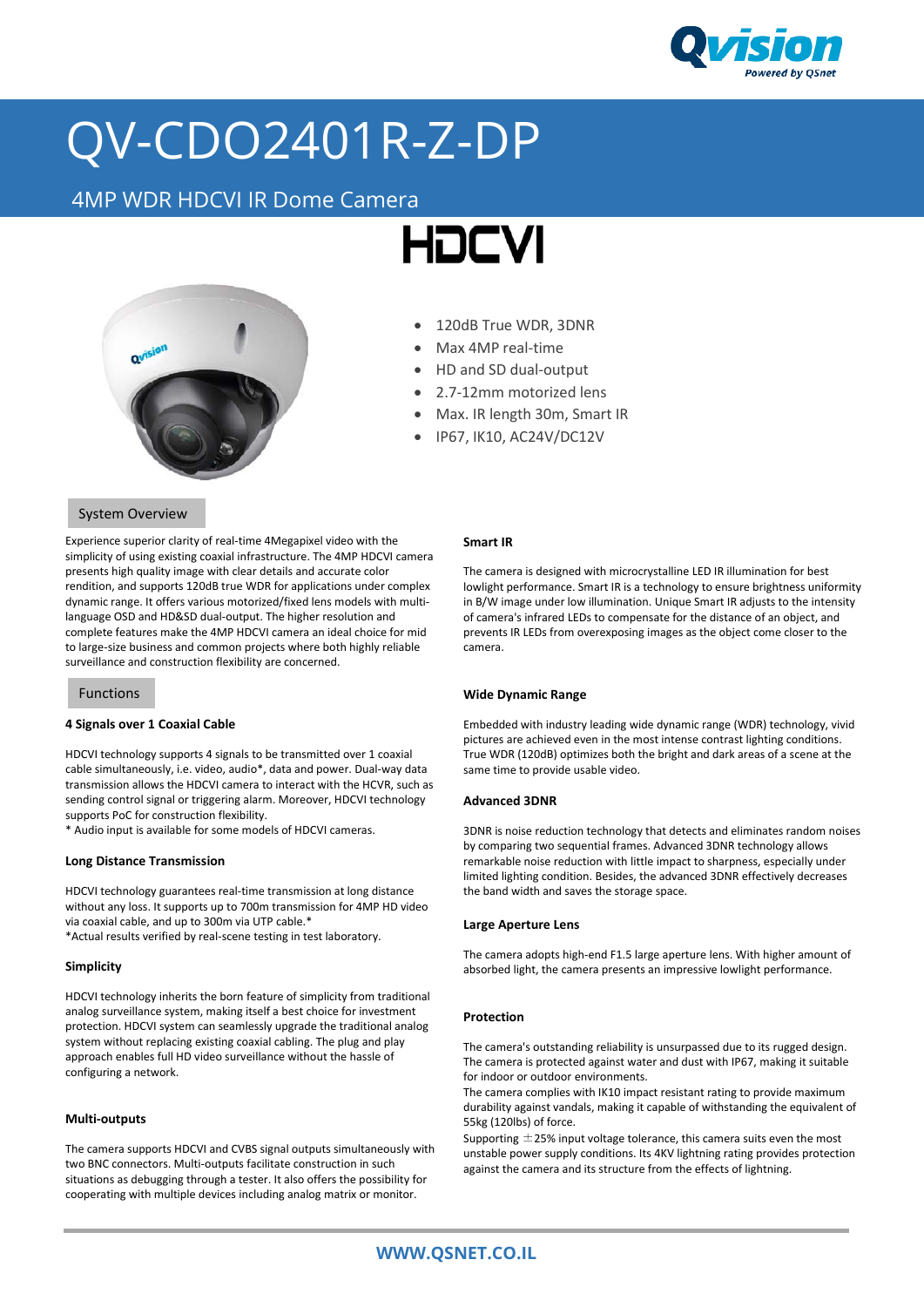

# QV-CDO2401R-Z-DP

### 4MP WDR HDCVI IR Dome Camera

Smart IR Auto / Manual

| <b>Technical Specification</b> |                                                                                        | Certifications                            |                                                                                                       |
|--------------------------------|----------------------------------------------------------------------------------------|-------------------------------------------|-------------------------------------------------------------------------------------------------------|
| Camera                         |                                                                                        | Certifications                            | CE (EN55032, EN55024, EN50130-4)<br>FCC (CFR 47 FCC Part 15 subpartB, ANSI C63.4-2014)                |
| Image Sensor                   | 1/3" CMOS                                                                              | Interface                                 | UL (UL60950-1+CAN/CSA C22.2 No.60950-1)                                                               |
| <b>Effective Pixels</b>        | 2688(H)×1520(V), 4.1MP                                                                 | Audio Interface                           | N/A                                                                                                   |
| <b>Scanning System</b>         | Progressive                                                                            |                                           |                                                                                                       |
| Electronic Shutter Speed       | PAL: 1/4s~1/100,000s<br>NTSC: 1/3s~1/100,000s                                          | Electrical                                |                                                                                                       |
| Minimum Illumination           | 0.01Lux/F1.3, 0Lux IR on                                                               | Power Supply                              | AC24V±25% / DV12V±25%                                                                                 |
| S/N Ratio                      | More than 65dB                                                                         | Power Consumption                         | Max 10.1W (12V DC, IR on)                                                                             |
| IR Distance                    | Up to 30m (98feet)                                                                     | Environmental                             |                                                                                                       |
| IR On/Off Control              | Auto / Manual                                                                          | <b>Operating Conditions</b>               | -30°C ~ +60°C (-22°F ~ +140°F) / Less than 90% RH<br>* Start up should be done at above -30°C (-22°F) |
| <b>IR LEDS</b>                 | $\overline{2}$                                                                         | <b>Storage Conditions</b>                 | -30°C ~ +60°C (-22°F ~ +140°F) / Less than 90% RH                                                     |
| Lens                           |                                                                                        | Ingress Protection &<br>Vandal Resistance | IP67 & IK10                                                                                           |
| Lens Type                      | Motorized lens / Fixed iris                                                            | Construction                              |                                                                                                       |
| Mount Type                     | Board-in                                                                               | Casing                                    | Aluminum                                                                                              |
| Focal Length                   | $2.7 - 12$ mm                                                                          | Dimensions                                | Φ122mm×88.9mm (Φ4.8"×3.5")                                                                            |
| Max Aperture                   | F1.3                                                                                   | Net Weight                                | 0.48kg (1.06lb)                                                                                       |
| Angle of View                  | H: 98°~ 26°                                                                            | Gross Weight                              | 0.63kg (1.39lb)                                                                                       |
| <b>Focus Control</b>           | Auto/Manual                                                                            |                                           |                                                                                                       |
| Close Focus Distance           | 200mm<br>7.87"                                                                         |                                           |                                                                                                       |
| Pan/Tilt/Rotation              |                                                                                        |                                           |                                                                                                       |
| Pan/Tilt/Rotation              | Pan: 0° ~ 355°<br>Tilt: $0^\circ \cong 75^\circ$<br>Rotation: $0^\circ \sim 355^\circ$ |                                           |                                                                                                       |
| Video                          |                                                                                        |                                           |                                                                                                       |
| Resolution                     | 4MP (2560×1440)                                                                        |                                           |                                                                                                       |
| Frame Rate                     | 25/30fps@4MP, 25/30fps@1080P, 25/30fps@720P                                            |                                           |                                                                                                       |
| Video Output                   | 1-channel BNC HDCVI high definition video output<br>& 1-channel BNC CVBS video output  |                                           |                                                                                                       |
| Day/Night                      | Auto (ICR) / Manual                                                                    |                                           |                                                                                                       |
| OSD Menu                       | Multi-language                                                                         |                                           |                                                                                                       |
| <b>BLC Mode</b>                | BLC / HLC / WDR                                                                        |                                           |                                                                                                       |
| <b>WDR</b>                     | 120dB                                                                                  |                                           |                                                                                                       |
| Gain Control                   | AGC                                                                                    |                                           |                                                                                                       |
| Noise Reduction                | 2D/3D                                                                                  |                                           |                                                                                                       |
| White Balance                  | Auto / Manual                                                                          |                                           |                                                                                                       |